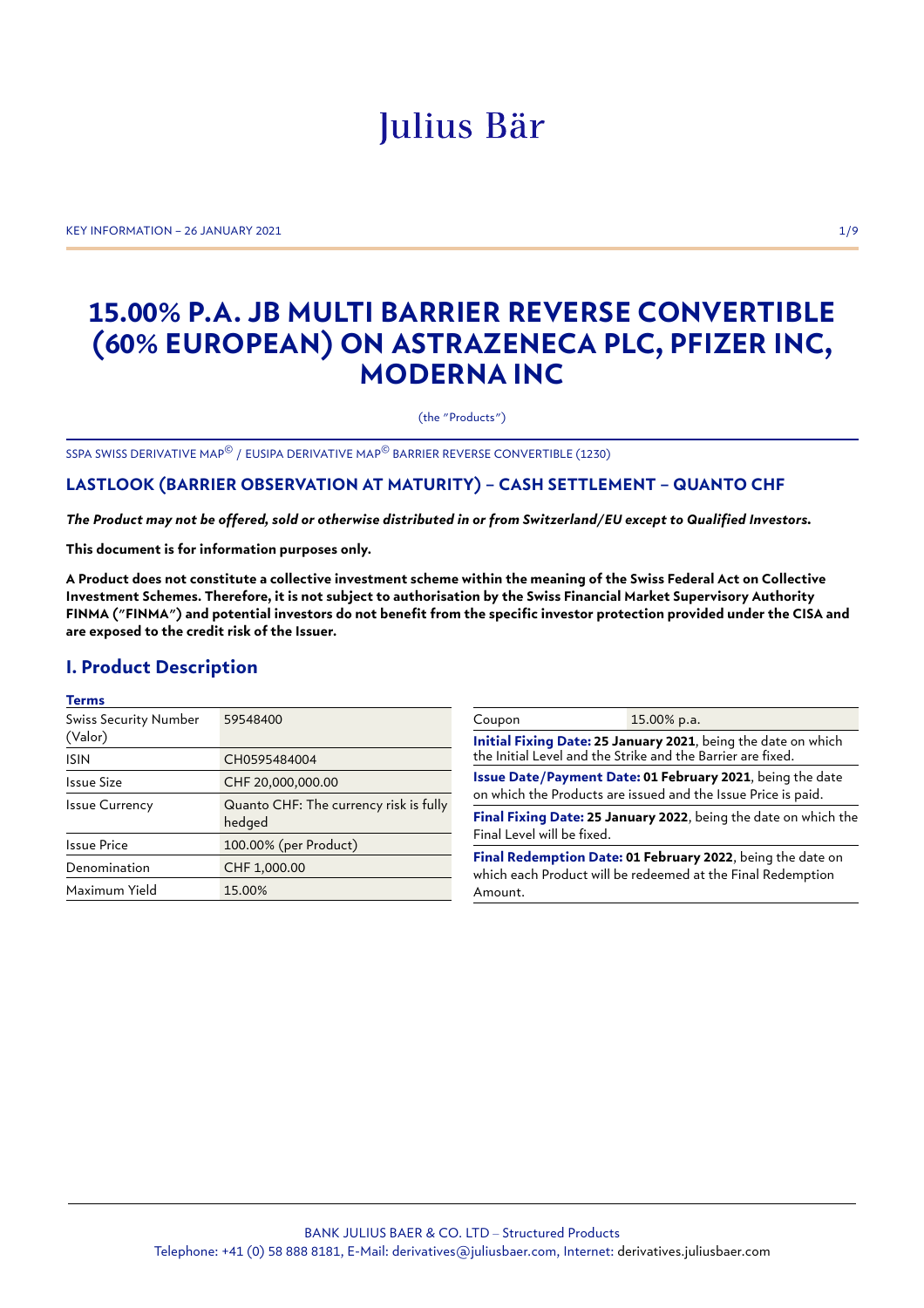#### **Table 1: Underlyings**

## **AstraZeneca PLC (AZN UW <EQUITY>; Nasdaq/Ngs (Global Select Market))**

| Initial Level | $USD 54.01^{1}$         |
|---------------|-------------------------|
| Strike        | USD 54.01 $(100\%)^{2}$ |
| Break-even    | USD 45,9085             |
| Barrier       | USD 32.406 $(60\%)^2$   |

| Currency              | <b>USD</b>                    |
|-----------------------|-------------------------------|
| <b>Valuation Time</b> | <b>Scheduled Closing Time</b> |
| <b>ISIN</b>           | US0463531089                  |
| Valor                 | 163523                        |

### **Pfizer Inc (PFE UN <EQUITY>; New York Stock Exchange, Inc.)**

| Initial Level | USD 37.28 <sup>1</sup>  |  |
|---------------|-------------------------|--|
| Strike        | USD 37.28 $(100\%)^{2}$ |  |
| Break-even    | USD 31.688              |  |
| Barrier       | USD 22.368 $(60\%)^{2}$ |  |

| Currency              | <b>USD</b>                    |
|-----------------------|-------------------------------|
| <b>Valuation Time</b> | <b>Scheduled Closing Time</b> |
| <b>ISIN</b>           | US7170811035                  |
| Valor                 | 962004                        |

## **Moderna Inc (MRNA UW <EQUITY>; Nasdaq/Ngs (Global Select Market))**

| Initial Level | USD 147.00 <sup>1</sup>  | Currency       | <b>USD</b>             |
|---------------|--------------------------|----------------|------------------------|
| Strike        | USD 147.00 $(100\%)^{2}$ | Valuation Time | Scheduled Closing Time |
| Break-even    | USD 124.95               | ISIN           | US60770K1079           |
| Barrier       | USD 88.20 $(60\%)^{2}$   | Valor          | 44811242               |

 $^{1)}$  as of 25 January 2021 16:00 EST

2) in % of the Underlying's Initial Level

#### **Coupon**

| Coupon Amount                                                         | 15.00% p.a. of the Denomination. |                                                                                                                                                                             |                               |                            |
|-----------------------------------------------------------------------|----------------------------------|-----------------------------------------------------------------------------------------------------------------------------------------------------------------------------|-------------------------------|----------------------------|
| For Swiss tax purposes only, the Coupon is split into two components: |                                  |                                                                                                                                                                             |                               |                            |
| Interest Amount                                                       |                                  | 0.00% p.a. of the Denomination.                                                                                                                                             |                               |                            |
| Premium Amount                                                        |                                  | 15.00% p.a. of the Denomination.                                                                                                                                            |                               |                            |
| <b>Coupon Payment Dates</b>                                           |                                  | Being the date(s) on which the Issuer shall pay the Interest Amount and Premium Amount per<br>Product to the Holders, unless previously redeemed, repurchased or cancelled. |                               |                            |
| <b>Coupon Period</b>                                                  |                                  | From and including the Start Date                                                                                                                                           | To and excluding the End Date | <b>Coupon Payment Date</b> |
| 1st                                                                   | 01 February 2021                 |                                                                                                                                                                             | 01 August 2021                | 02 August 2021             |
| 2nd                                                                   | 01 August 2021                   |                                                                                                                                                                             | 01 February 2022              | 01 February 2022           |
|                                                                       |                                  |                                                                                                                                                                             |                               |                            |

| Business Day Convention / | modified following, unadjusted / |
|---------------------------|----------------------------------|
| Day Count Fraction        | 30/360                           |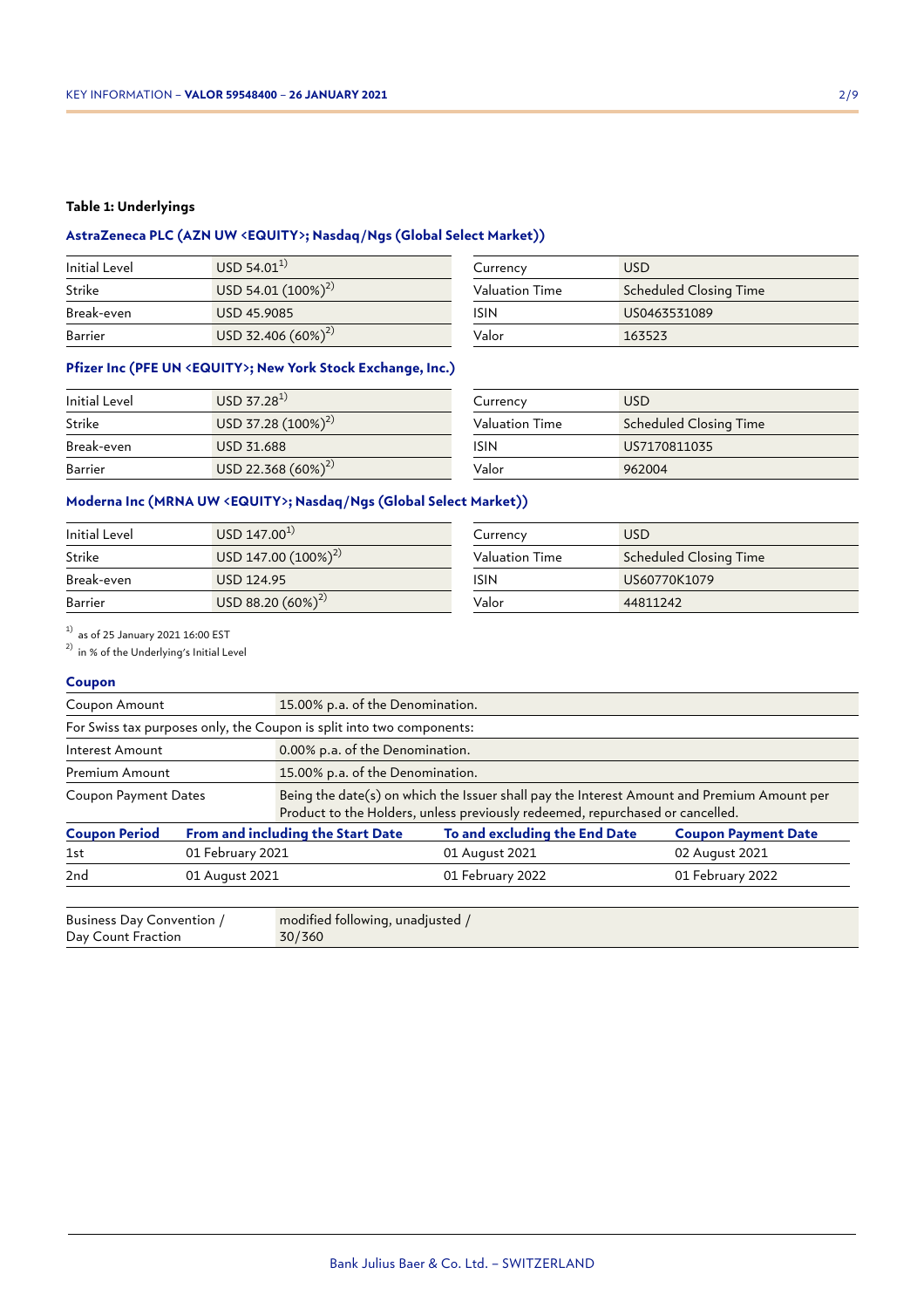#### **Redemption**

| Final Redemption               | Unless previously redeemed, repurchased or cancelled, the Issuer shall redeem each Product on<br>the Final Redemption Date by payment of a cash amount equal to the Final Redemption Amount<br>to the Holder thereof.                                                                                                                                                                                                                                                                                                                                                                     |
|--------------------------------|-------------------------------------------------------------------------------------------------------------------------------------------------------------------------------------------------------------------------------------------------------------------------------------------------------------------------------------------------------------------------------------------------------------------------------------------------------------------------------------------------------------------------------------------------------------------------------------------|
| <b>Final Redemption Amount</b> | (i) if the Final Level of each Underlying is above its Barrier, a cash amount equal to 100% of the<br>Denomination; or<br>(ii) if the Final Level of at least one Underlying is at or below its Barrier, a cash amount equal to<br>the Denomination multiplied by the ratio of the Final Level of the Worst-Performing Underlying<br>(Final Levelworst-of) divided by its Strike (Strikeworst-of), calculated by the Calculation Agent in<br>accordance with the following formula:<br>Denomination $\times \frac{\text{Final Level}_{\text{worst-of}}}{\text{Strike}_{\text{worst-of}}}$ |

| Settlement Type                                                                                                                                                                                                                                                                                             | Cash settlement                                                                                                                                                                             |  |
|-------------------------------------------------------------------------------------------------------------------------------------------------------------------------------------------------------------------------------------------------------------------------------------------------------------|---------------------------------------------------------------------------------------------------------------------------------------------------------------------------------------------|--|
| Worst-Performing Underlying                                                                                                                                                                                                                                                                                 | Out of all Underlyings, the Underlying in respect of which its Final Level divided by its Strike<br>results in the <b>lowest</b> value.                                                     |  |
| Level                                                                                                                                                                                                                                                                                                       | with respect to each Underlying, the Share Price of such Underlying                                                                                                                         |  |
| <b>Initial Level</b>                                                                                                                                                                                                                                                                                        | with respect to each Underlying, the relevant Initial Level specified in Table 1, which is equal to<br>100% of its Level on the Initial Fixing Date, as determined by the Calculation Agent |  |
| <b>Final Level</b>                                                                                                                                                                                                                                                                                          | with respect to each Underlying, its Level at the Valuation Time on the Final Fixing Date, as<br>determined by the Calculation Agent                                                        |  |
| <b>Valuation Time</b>                                                                                                                                                                                                                                                                                       | with respect to each Underlying, the relevant Valuation Time specified in Table 1                                                                                                           |  |
| Strike                                                                                                                                                                                                                                                                                                      | with respect to each Underlying, the relevant Strike specified in Table 1, which is equal to<br>100.00% of its Initial Level, as determined by the Calculation Agent                        |  |
| Barrier                                                                                                                                                                                                                                                                                                     | with respect to each Underlying, the relevant Barrier specified in Table 1, being 60.00% of its<br><b>Initial Level</b>                                                                     |  |
| <b>Barrier Event</b>                                                                                                                                                                                                                                                                                        | If the Level of any Underlying at the Valuation Time on the Barrier Observation Date is at or<br><b>below</b> its Barrier.                                                                  |  |
| 25 January 2022, being the date on which the Level of each Underlying is observed for purposes<br><b>Barrier Observation Date</b><br>of determining whether a Barrier Event has occurred.                                                                                                                   |                                                                                                                                                                                             |  |
| <b>Swiss Taxation</b>                                                                                                                                                                                                                                                                                       |                                                                                                                                                                                             |  |
| Stamp duty                                                                                                                                                                                                                                                                                                  | Stamp duty is not due on secondary market transactions in case the product's term does not<br>exceed one year.                                                                              |  |
| Withholding tax                                                                                                                                                                                                                                                                                             | No Swiss Federal withholding tax.                                                                                                                                                           |  |
| The coupon consists of an interest payment (0.00% p.a.) and a premium payment (15.00% p.a.).<br>Income tax<br>For private investors with tax residence in Switzerland, the interest part of the coupon is subject<br>to income tax while the premium part of the coupon qualifies as tax free capital gain. |                                                                                                                                                                                             |  |

The aforementioned tax description is based on the relevant tax laws and regulations of the tax authorities valid at the time of launch of this issue. These laws and regulations may change at any time, possibly with retroactive effect. Furthermore the tax treatment may depend on the personal situation of the investor and may be subject to change in the future. This information is not purported to be a complete description of all potential tax effects. Potential investors are advised to consult their tax advisors to determine the special tax consequences of the purchase, ownership or disposition of the Product.

#### **General Tax Information**

Transactions and payments related to this product may be subject to additional (foreign) transaction taxes and or withholding taxes such as US withholding taxes pursuant to FATCA (Foreign Account Tax Compliance Act) or the Section 871(m) of the US Internal Revenue Code. Any amounts due, shall be paid net of such taxes. The issuer is not obliged to pay additional amounts with regard to amounts so withheld.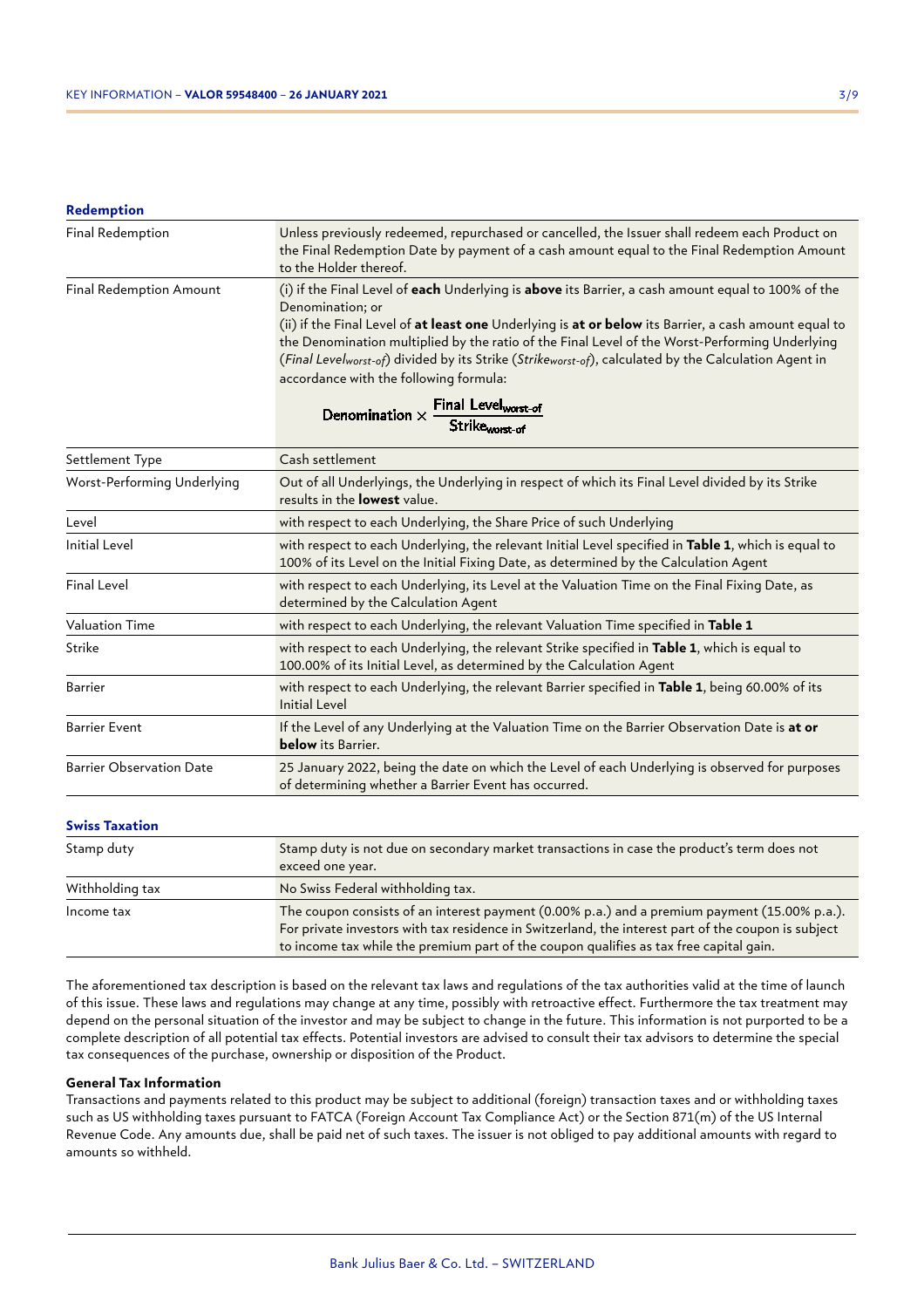#### **Product Description**

Barrier Reverse Convertibles are primarily targeted at investors expecting (i) the volatility of the Underlyings to decrease, (ii) the value of the Underlyings to remain constant or to slightly increase, in each case, throughout the term of the Products and (iii) that on the Final Fixing Date no Barrier Event will occur.

On the Final Redemption Date (if not early redeemed), a Product is redeemed at a cash amount equal to 100% of the Denomination if the Final Level of each Underlying is above its Barrier. Alternatively, if the Final Level of at least one Underlying is at or below its Barrier, a Product is redeemed on the Final Redemption Date (if not early redeemed) by payment of a cash amount. In such case, the Final Redemption Amount is linked to the negative performance of the Worst-Performing Underlying.

The Products provide for the observation of the Barrier only once on the Final Fixing Date.

#### **Product Documentation**

The complete and legally binding terms and conditions of the Products are set forth in the base prospectus (consisting of the Securities Note for the issuance of Yield Enhancement Products dated 17 June 2020 (the "Securities Note") and the Registration Document of the Bank Julius Baer & Co. Ltd. dated 17 June 2020 (the "Registration Document")) of Bank Julius Baer & Co. Ltd. (the "Bank"), as supplemented from time to time (the "Base Prospectus") and the relevant final terms prepared in relation to the Products (the "Final Terms"). The Base Prospectus and the Final Terms may be obtained free of charge from Bank Julius Baer & Co. Ltd., Bahnhofstrasse 36, 8001 Zurich, Switzerland.

This document is designated for distribution and use in Switzerland. Neither the Issuer nor any other person assumes any responsibility for the compliance of this document with any applicable law and regulations in any other jurisdiction than Switzerland.

| Issuer                                                        | Bank Julius Baer & Co. Ltd., Guernsey Branch<br>(Rating: Moody's A3)<br>(Prudential Supervision: by the Swiss Financial Market Supervisory Authority FINMA)                                                         |
|---------------------------------------------------------------|---------------------------------------------------------------------------------------------------------------------------------------------------------------------------------------------------------------------|
| Lead Manager                                                  | Bank Julius Baer & Co. Ltd., Zurich                                                                                                                                                                                 |
| <b>Risk Category</b>                                          | Complex Product                                                                                                                                                                                                     |
| <b>Product Category</b>                                       | <b>Yield Enhancement</b>                                                                                                                                                                                            |
| Product Type                                                  | Barrier Reverse Convertible                                                                                                                                                                                         |
| SSPA Code                                                     | 1230 (with additional feature according to the SSPA Swiss Derivative Map©: European Barrier<br>(only the last day closing price is relevant for monitoring the barrier))                                            |
| Calculation Agent                                             | Bank Julius Baer & Co. Ltd., Zurich and any agents or other persons acting on behalf of such<br>Calculation Agent and any successor appointed by the Issuer                                                         |
| Paying Agent                                                  | Bank Julius Baer & Co. Ltd., Zurich and any agents or other persons acting on behalf of such<br>Paying Agent and any successor appointed by the Issuer                                                              |
| Listing and Admission to Trading/<br>Secondary Market Trading | None                                                                                                                                                                                                                |
| Trading (Secondary Market)                                    | Under normal market conditions, Bank Julius Baer & Co. Ltd. Zurich will endeavour to provide a<br>secondary market, but is under no legal obligation to do so.                                                      |
| Quotation                                                     | The Products are traded in percentage of the Denomination at a clean price, i.e., the trading<br>price does not contain accrued interest or premium, which is calculated separately, and are<br>booked accordingly. |
| Clearing System                                               | SIX SIS AG                                                                                                                                                                                                          |
| Form                                                          | <b>Uncertificated Securities</b>                                                                                                                                                                                    |
| Governing Law / Jurisdiction                                  | Swiss Law / Zurich 1, Switzerland                                                                                                                                                                                   |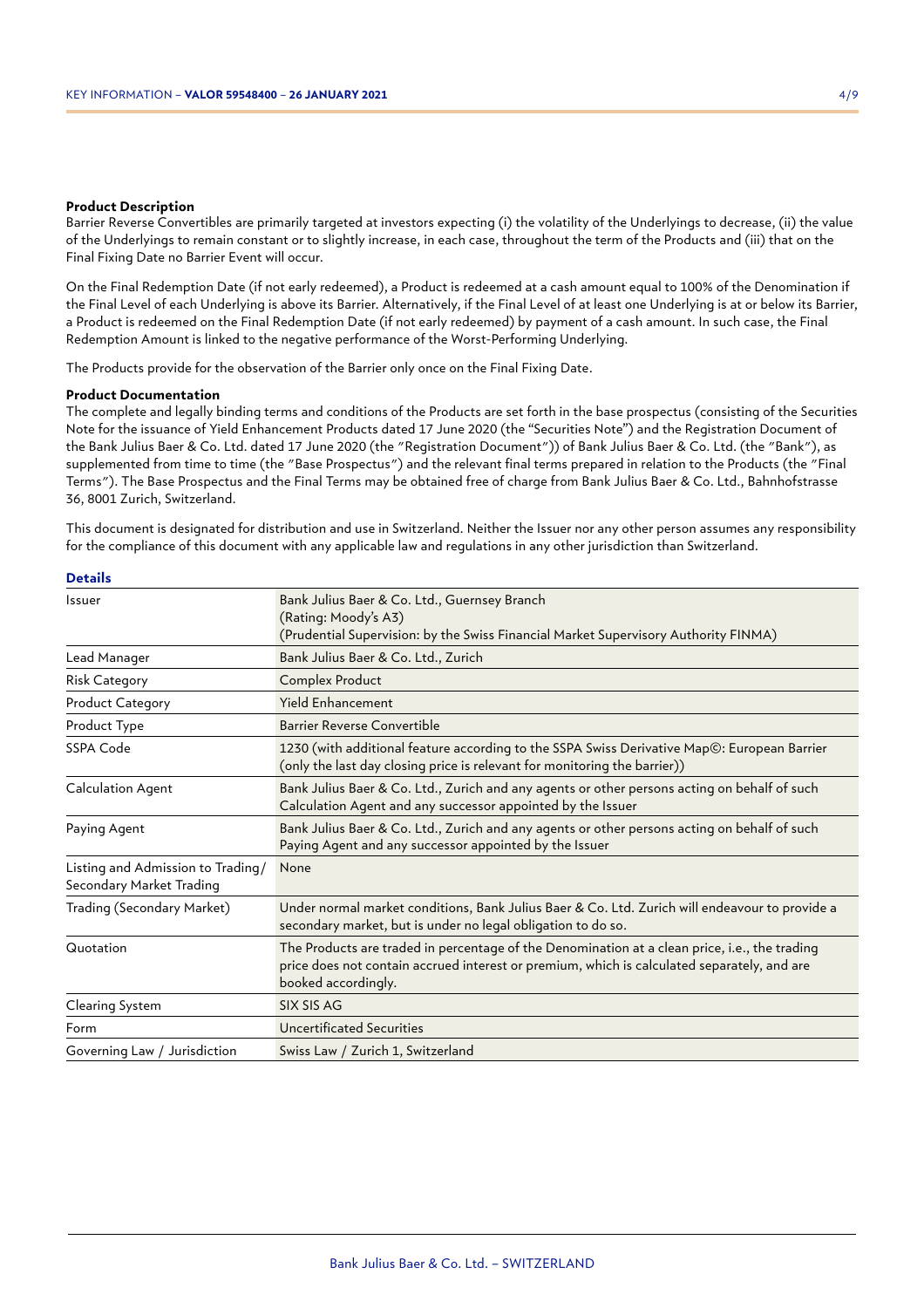## **II. Profit and Loss Prospects**

The potential return on the Product is limited to the aggregate of the Interest Amounts and Premium Amounts scheduled to be paid under the Product. This means that the return on the Product is capped while a direct investment in the Underlyings typically is not.

The potential loss associated with an investment in such Products is linked to the negative performance of the Worst-Performing Underlying and corresponds to the difference between the invested amount and the aggregate of the Final Redemption

Amount, which may be as low as zero, and the Interest Amounts and Premium Amounts. Although the Interest Amounts and the Premium Amounts will, subject to the issuer risk (see "III.1. Issuer Risk" below) and other extraordinary events (see "III.2. Early Redemption" below), be paid in any event, the loss resulting from the negative performance of the Worst-Performing Underlying may equal or even clearly exceed the Interest Amount and Premium Amount payments. Investors therefore should be prepared to sustain a partial or total loss of their investment.

#### **Redemption Scenarios**

| Investment Amount           | CHF 1,000.00        |
|-----------------------------|---------------------|
| Worst-Performing Underlying | AstraZeneca PLC     |
| Initial Level               | USD 54.01           |
| Strike                      | USD 54.01 (100.00%) |
| Barrier                     | USD 32.406 (60.00%) |

| Final<br>Level   | Performance as<br>per<br><b>Final Fixing</b><br><b>Date</b><br>(in % of the<br><b>Initial Level)</b> | <b>Redemption Amount (including Coupon) - if</b><br><b>Barrier Event has occurred</b> | <b>Profit/Loss in</b><br>$%$ of<br>the<br>Investment<br>Amount | <b>Redemption Amount</b><br>(including Coupon)<br>- if no Barrier Event<br>has occurred | <b>Profit/Loss</b><br>in % of the<br><b>Investment</b><br>Amount |
|------------------|------------------------------------------------------------------------------------------------------|---------------------------------------------------------------------------------------|----------------------------------------------------------------|-----------------------------------------------------------------------------------------|------------------------------------------------------------------|
| USD 27.01        | $-50%$                                                                                               | CHF 650.10                                                                            | $-34.99%$                                                      |                                                                                         |                                                                  |
| USD 32.41        | $-40%$                                                                                               | CHF 750.10                                                                            | $-24.99%$                                                      |                                                                                         |                                                                  |
| USD 37.81        | $-30%$                                                                                               |                                                                                       |                                                                | CHF 1,150.00                                                                            | $+15.00%$                                                        |
| USD 43.21        | $-20%$                                                                                               |                                                                                       |                                                                | CHF 1,150.00                                                                            | +15.00%                                                          |
| USD 48.61        | $-10%$                                                                                               |                                                                                       |                                                                | CHF 1,150.00                                                                            | +15.00%                                                          |
| <b>USD 54.01</b> |                                                                                                      |                                                                                       |                                                                | CHF 1,150.00                                                                            | $+15.00%$                                                        |
| USD 59.41        | $+10%$                                                                                               |                                                                                       |                                                                | CHF 1,150.00                                                                            | $+15.00%$                                                        |
| USD 64.81        | $+20%$                                                                                               |                                                                                       |                                                                | CHF 1,150.00                                                                            | +15.00%                                                          |
| USD 70.21        | +30%                                                                                                 |                                                                                       |                                                                | CHF 1,150.00                                                                            | $+15.00%$                                                        |

The above described redemption scenarios serve exclusively to illustrate the profit and loss prospects and are based on hypothetical price/level developments and on the assumption that the shares of AstraZeneca PLC are the Worst-Performing Underlying. These figures are neither an indicator nor a warranty of future price/level developments of the Underlyings and the market value of the Product.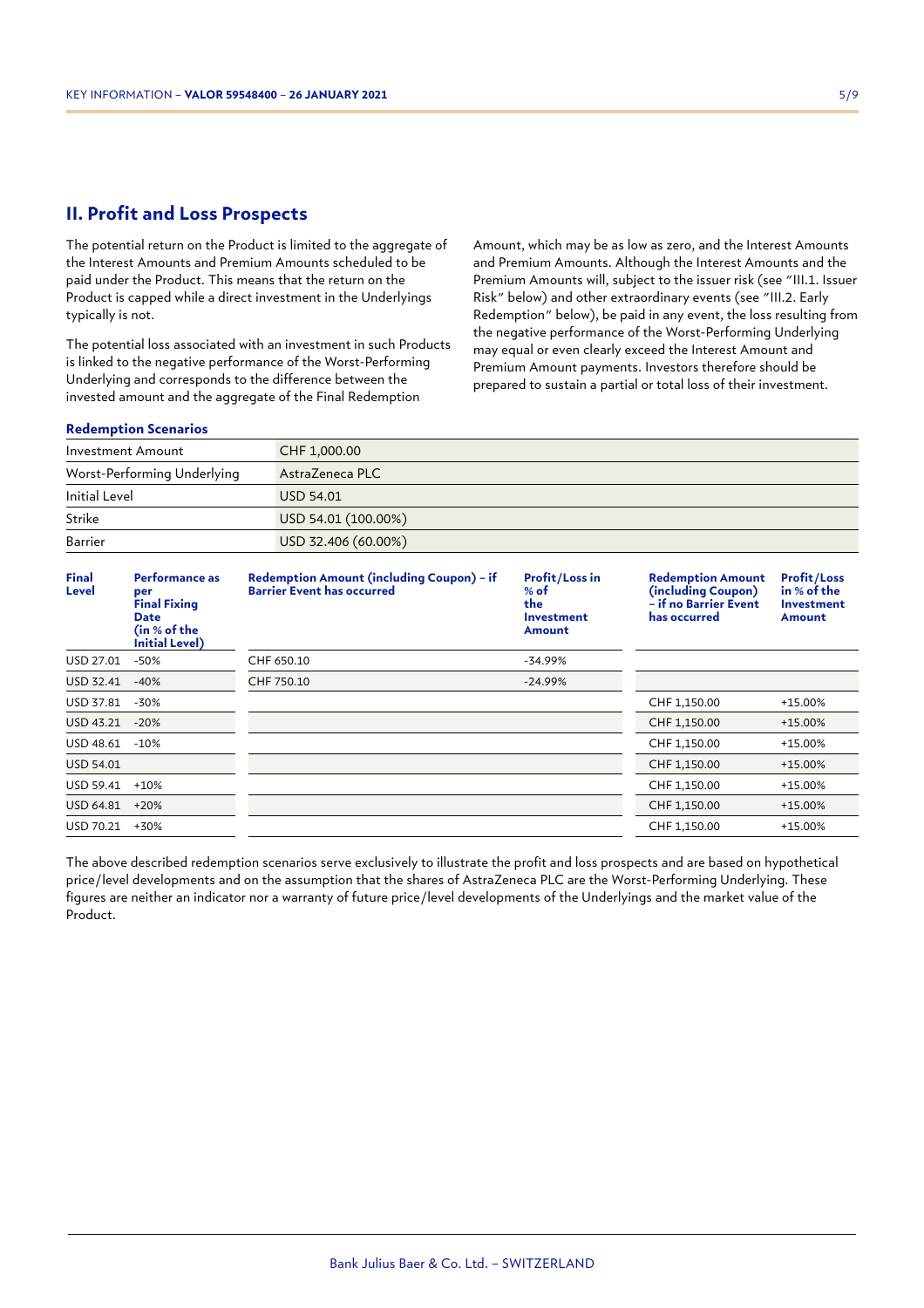## **III. Significant Risks for Investors**

The following risk disclosure cannot disclose all the risks associated with an investment in the Products. Therefore, potential investors in Products should consult the Base Prospectus and the Final Terms and their client advisor as to the product specific risks before making an investment decision.

#### 1. Issuer Risk

Investors bear the credit risk of the Issuer. The Products´ retention of value is dependent not only on the development of the value of the Underlying, but also on the creditworthiness of the Issuer, which may change over the term of the Product. The credit rating of the Issuer is not a guarantee of credit quality. In case of the Issuer's insolvency or bankruptcy the investors in the Products may lose their entire investment.

The Products are direct, unconditional, unsecured and unsubordinated obligations of the Issuer. If the Issuer were to become insolvent, claims of investors in Products will rank equally in right of payment with all other unsecured and unsubordinated obligations of the Issuer, except such obligations given priority by law. In such a case, investors in Products may suffer a loss of all or a portion of their investment therein, irrespective of any favourable development of the other value determining factors, such as the performance of the Underlying(s).

The Products do not constitute bank accounts or deposits at Bank Julius Baer & Co. Ltd. The Products are less liquid than bank accounts or deposits and bear higher risks. An investment in Products will not be covered by any compensation or insurance scheme (such as a bank deposit protection scheme) of any government agency of Switzerland or any other jurisdiction and Products do not have the benefit of any government guarantee. Products are the obligations of the Issuer only and holders of Products must look solely to the Issuer for the performance of the Issuer's obligations under such Products. In the event of the insolvency of the Issuer, an investor in Products may lose all or some of its investment therein.

Bank Julius Baer & Co. Ltd. is a bank pursuant to the Federal Banking Act (BA; SR 952.0) and a securities dealer pursuant to the Federal Act on Stock Exchanges and Complex Products Trading (SESTA; SR 954.1) subject to the prudential supervision by the Swiss Financial Market Supervisory Authority FINMA in Berne (Laupenstrasse 27, CH-3003 Berne; http://www.finma.ch).

The Issuer, Bank Julius Baer & Co. Ltd, Guernsey Branch (a branch of Bank Julius Baer & Co. Ltd., Zurich, founded in Switzerland and under the supervision of the Swiss Financial Market Supervisory Authority FINMA), is licensed in Guernsey under the Banking Supervision (Bailiwick of Guernsey) Law 1994 and The Protection of Investors (Bailiwick of Guernsey) Law 1987. Neither the Guernsey Financial Services Commission (P.O. Box 128, Glategny Court, Glategny Esplanade, St. Peter Port, Guernsey, Channel Islands, GY1 3HQ) nor the States of Guernsey Policy Council takes any responsibility for the financial soundness of the Issue or for the correctness of any of the statements made or opinions expressed with regard to it.

## 2. Product Risks

An investment in Products entails certain risks, which vary depending on the specific type and structure of the relevant Products and the relevant Underlying(s).

An investment in Products requires a thorough understanding of the nature of Products. Potential investors in Products should be experienced with respect to an investment in complex financial instruments and be aware of the related risks. A potential investor in Products should determine the suitability of such an investment in light of such investor's particular circumstances. In particular, a potential investor in Products should:

- <sup>n</sup> have sufficient knowledge and experience to make a meaningful evaluation of Products, the merits and risks of investing in Products and the information contained in the Base Prospectus and the applicable Terms and Conditions;
- <sup>n</sup> have access to, and knowledge of, appropriate analytical tools to evaluate, in the context of such investor's particular financial situation, an investment in Products and the impact the relevant Products will have on such investor's overall investment portfolio;
- <sup>n</sup> have sufficient financial resources to bear all the risks of an investment in the relevant Products;
- understand thoroughly the Terms and Conditions applicable to the relevant Products and be familiar with the behaviour of the relevant Underlying(s) and financial markets;
- $\blacksquare$  be able to evaluate (either alone or with the help of a financial adviser) possible scenarios for economic and other factors that may affect such investor's investment and ability to bear the applicable risks of an investment in Products until their redemption; and
- <sup>n</sup> recognise that it may not be possible to dispose of Products for a substantial period of time, if at all, before their redemption.

The trading market for securities, such as Products, may be volatile and may be adversely impacted by many events.

Products are complex financial instruments. Investors generally purchase complex financial instruments as a way to enhance yield with an understood, measured, appropriate addition of risk to their overall investment portfolios. A potential investor should not invest in Products unless such investor has the expertise (either alone or with the help of a financial adviser) to evaluate how the relevant Products will perform under changing conditions, the resulting effects on the market value of the relevant Products and the impact such an investment will have on such investor's overall investment portfolio.

#### **Risk of total loss**

Products involve a high degree of risk, and prospective investors in the Products should recognise that, under certain circumstances, Products may have a redemption value of zero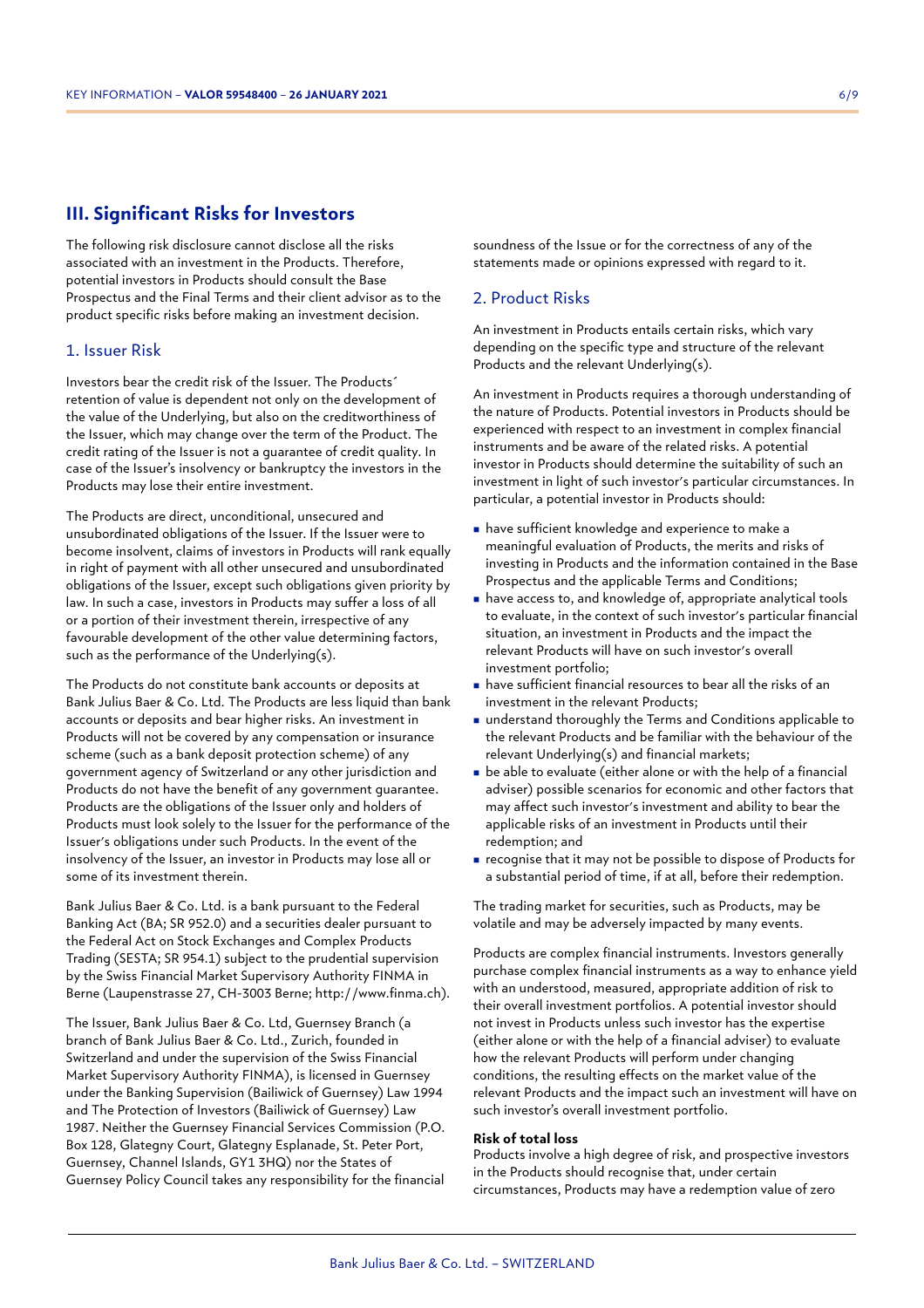and any Payout Amounts, Interest Amounts and Premium Amounts scheduled to be paid thereunder may not be paid. Prospective investors should therefore be prepared to sustain a partial or total loss of the amount of their investment therein.

#### **Capped Profit Potential**

Investors in Products should be aware that the profit potential in relation thereto is capped. Therefore, an investment in Products may lead to a lower return than a direct investment in the Underlying(s).

#### **Unpredictable Market Value for Products**

During the term of a Product, the market value of, and the expected return on, such Product may be influenced by many factors, some or all of which may be unpredictable. Many economic and market factors will influence the market value of a Product. The Issuer expects that, generally, the value and volatility of the Underlying(s) on any day will affect the market value of such Product more than any other single factor. However, a potential investor should not expect the market value of a Product in the secondary market to vary in proportion to changes in the value of the Underlying(s). The return on a Product (if any) may bear little relation to, and may be much less than, the return that the investor therein might have achieved if such investor had invested directly in the Underlying(s).

The market value of, and return (if any) on, a Product will be affected by a number of other factors, which may be unpredictable or beyond the Issuer's control, and which may offset or magnify each other, including, without limitation:

- <sup>n</sup> supply and demand for such Product, including inventory positions of any other market maker;
- $\blacksquare$  the expected frequency and magnitude of changes in the market value of the Underlying(s) (volatility);
- <sup>n</sup> economic, financial, political or regulatory events or judicial decisions that affect the Issuer, the Underlying(s) or the financial markets generally;
- $\blacksquare$  interest and yield rates in the market generally;
- $\blacksquare$  the time remaining until the Final Redemption Date;
- <sup>n</sup> if applicable, the difference between the Level or Commodity Reference Price, as applicable, and the relevant threshold specified in the applicable Terms and Conditions;
- <sup>n</sup> the Issuer's creditworthiness, including actual or anticipated downgrades in the Issuer's credit ratings; and
- in dividend payments on the Underlying(s), if any.

Some or all of these factors may influence the price of a Product. The impact of any of the factors set forth above may enhance or offset some or all of any change resulting from another factor or factors.

In addition, certain built-in costs are likely to adversely affect the market value of Products. The price at which the Issuer will be willing to purchase Products from a holder in secondary market transactions, if at all, will likely be lower than the original Issue Price.

#### **Exposure to the performance of the Underlyings**

Each Product will represent an investment linked to the performance of the Underlying(s) and potential investors should note that any amount(s) payable or other benefit to be received under the Products will generally depend upon the performance of the Underlying(s). The past performance of the Underlyings is not indicative of the future performance.

#### **Exchange Rate Risk**

The Underlying(s) may be denominated in a currency other than that of the Issue Currency or, if applicable, the Settlement Currency for such Product, or the Underlying(s) may be denominated in a currency other than, or the Issue Currency or, if applicable, the Settlement Currency may not be, the currency of the home jurisdiction of the investor in such Product. Exchange rates between currencies are determined by factors of supply and demand in the international currency markets, which are in particular influenced by macro economic factors, speculation and central bank and government intervention (including the imposition of currency controls and restrictions). Therefore, fluctuations in exchange rates may adversely affect the market value of a Product or the value of the Underlying(s).

#### **Secondary Market**

Products may have no established trading market when issued and one may never develop. If a market does develop, it may not be liquid. Therefore, investors may not be able to sell their Products easily or at prices reasonably acceptable to them.

Under normal market circumstances, the Issuer will endeavour to provide a secondary market for Products, but is under no obligation to do so. Upon investor demand, the Issuer will endeavour to provide bid/offer prices for products, depending on actual market conditions. There will be a price difference between bid and offer prices (spread).

#### **Early Redemption**

The investors must be aware of a possible early redemption of the Product.

Upon the occurrence of an extraordinary event, the Calculation Agent and the Issuer, acting together, have the right to, among other things, early redeem the relevant Products. If the Issuer exercises such early redemption right(s), investors should be aware that the early redemption price may be considerably lower than the Issue Price (or, if different, the price the relevant investor paid for such product) and/or the Final Redemption Amount that would otherwise have been paid on the Final Redemption Date.

#### **Further product specific risks**

Investors should be aware that an investment in the Products generally results in a loss upon redemption if a Barrier Event has occurred. A Barrier Event will occur if the Final Level of at least one of the Underlyings is at or below its Barrier. The potential loss associated with an investment in such Products is linked to the negative performance of the Worst-Performing Underlying.

Furthermore, investors in products linked to multiple Underlyings that are exposed to the performance of the Worst-Performing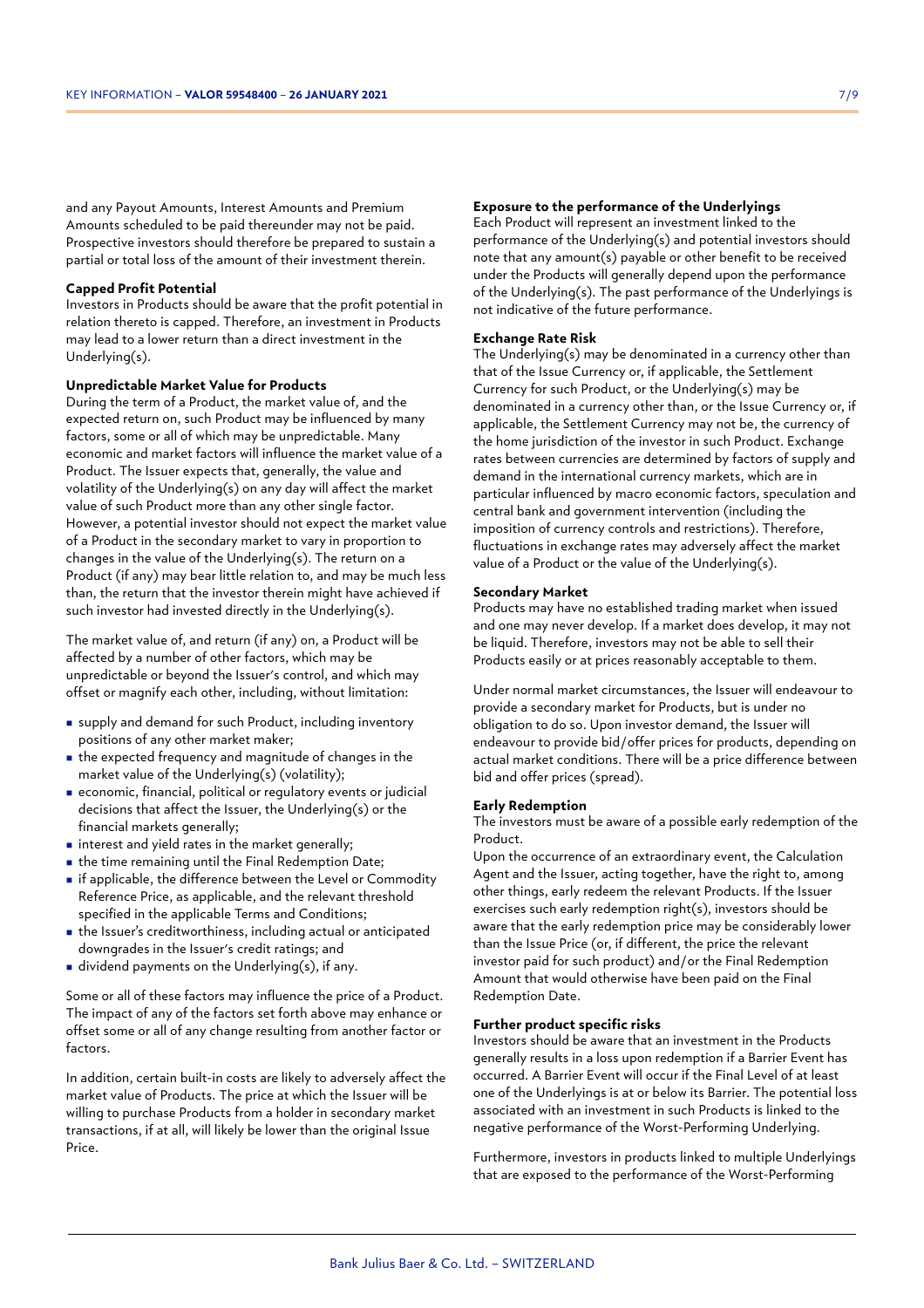Underlying only should be aware that the risk of the occurrence of a Barrier Event is generally greater than in case of products

linked to a single Underlying or to multiple Underlyings with a basket feature, because a Barrier Event will be deemed to have occurred even if the value of only one of the Underlyings is at or below its Barrier.

Investors in the Products should be prepared to sustain a partial or total loss of their investment.

#### **Further Information**

For further details on the Product related risks please consult the risk disclosure brochure "Risks Involved in Trading Financial Instruments" (Edition 2019) which is available on the Swiss Bankers Association's website: https://www.swissbanking.org/ en/services/library/guidelines or may be obtained from your client advisor upon request.